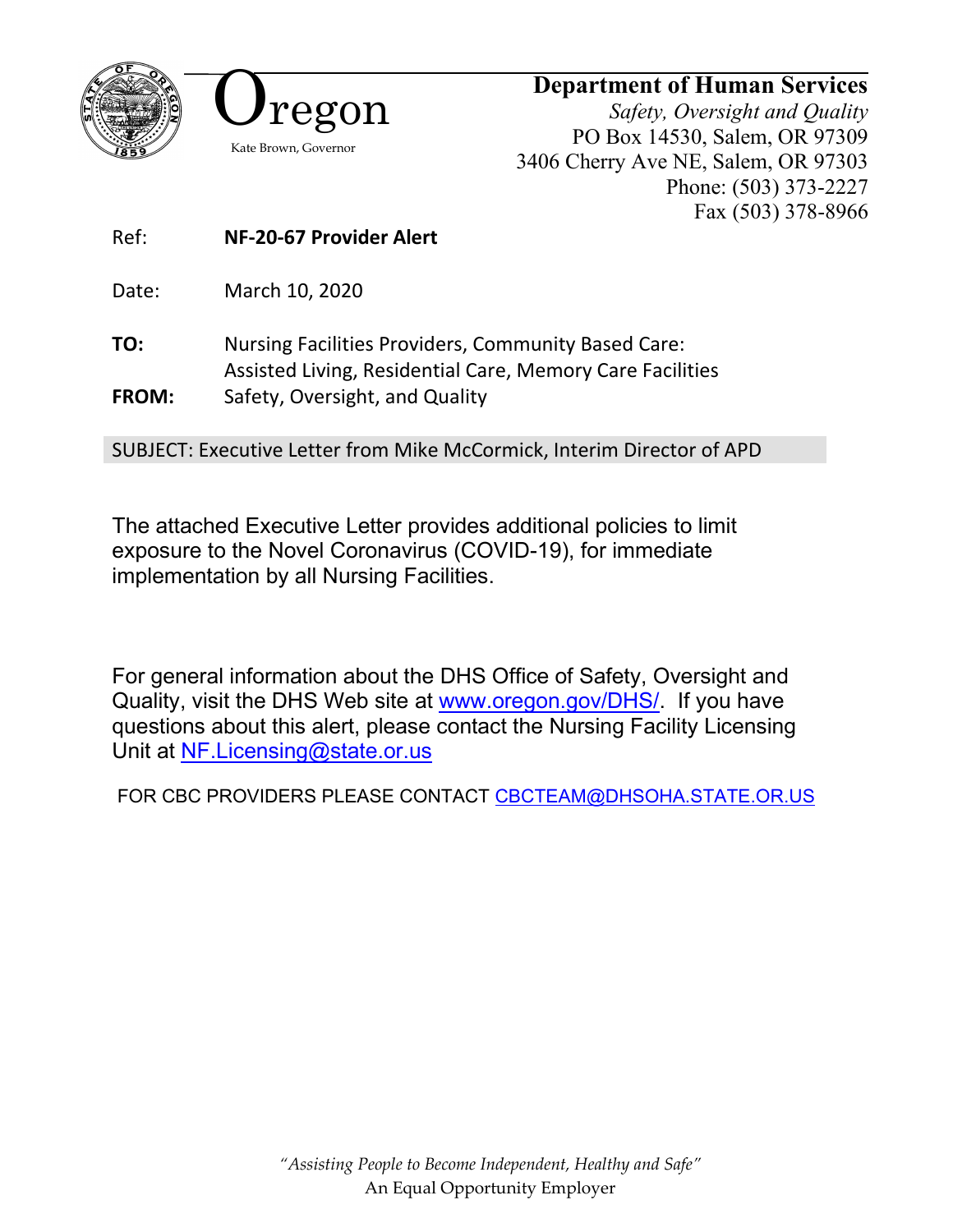

#### **March 10, 2020**

- **To:** All Licensed Nursing Facilities All Licensed Residential Care Facilities All Licensed Assisted Living Facilities Including, but not limited to, those with Memory Care Endorsements
- **Re:** Executive Letter specifying immediate additional policies to limit exposure to the Novel Coronavirus (COVID-19)

## **Dear Providers:**

### **Background:**

Oregon has recently seen COVID-19 cases in people without high-risk exposures (i.e., travel to affected regions or contact with known cases). This means COVID-19 has spread in communities in Oregon. Community-wide measures like hand hygiene and staying home when ill are essential to decrease further community spread. The CDC states that early information out of China shows that some people are at higher risk of getting very sick from this illness. This includes older adults and people who have serious chronic medical conditions like heart disease, diabetes, lung disease, and people who are immunocompromised. This policy direction is being implemented immediately to prevent the spread of COVID-19 to some of the most vulnerable community members in Oregon.

In consultation with the Oregon Health Authority, based on its public health recommendations and under the authority of [Executive Order 20-](https://www.oregon.gov/gov/Documents/executive_orders/eo_20-03.pdf) [03](https://www.oregon.gov/gov/Documents/executive_orders/eo_20-03.pdf) issued by the Governor on March 8, 2020, the Oregon Department of Human Services is adopting policies to:

- Restrict and limit entry to nursing facilities, residential care facilities and assisted living facilities, including those with memory care endorsements;
- Require 100% screening of all individuals who are allowed to enter facilities;
- Document screening procedures for all visitors; and
- Limit community activities.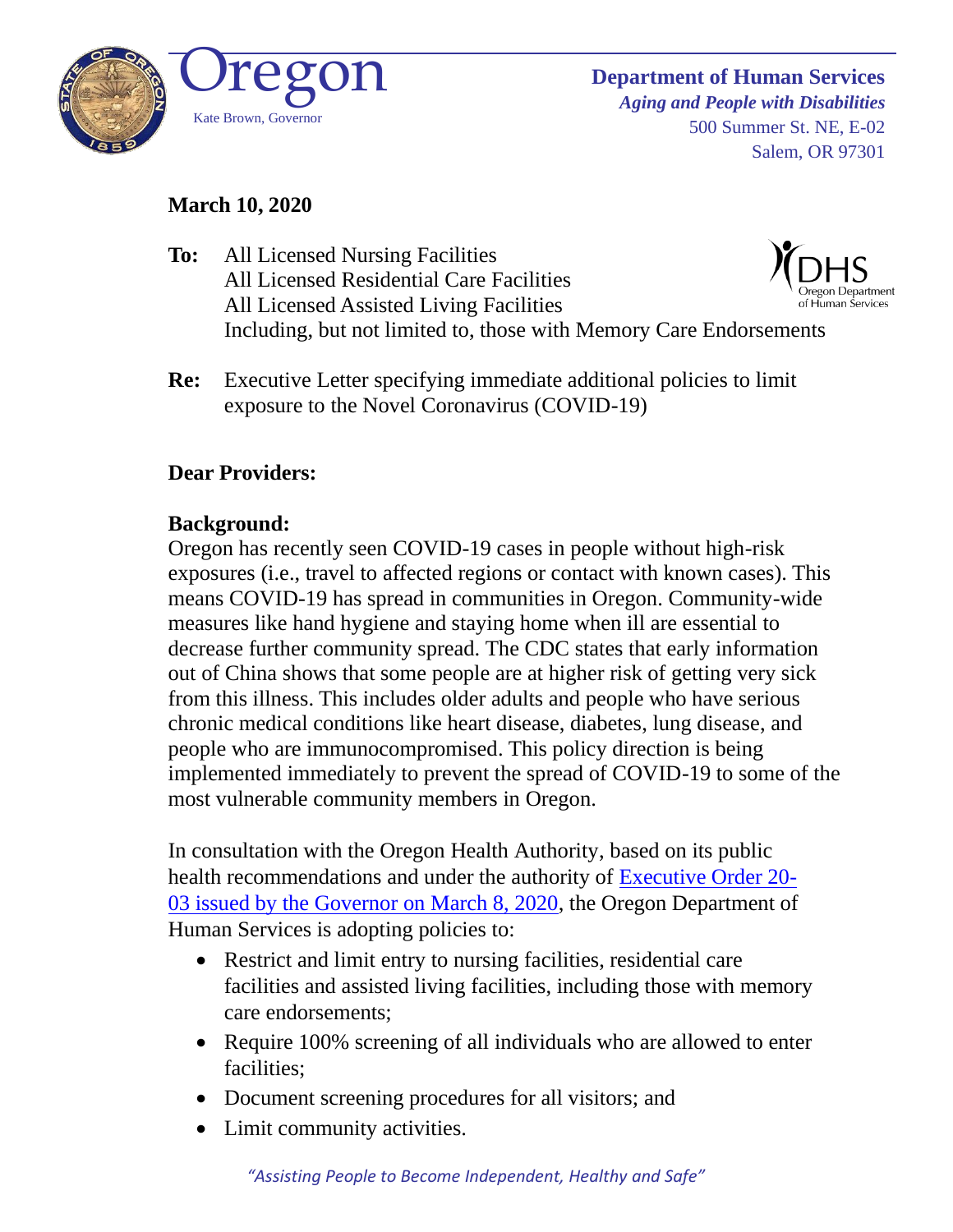These extraordinary actions are being taken to limit the potential for residents' exposure to novel Coronavirus (COVID-19). Long-term care facilities should apply infection control principles used to manage respiratory infections and outbreaks to COVID-19.

We encourage all providers to monitor the CDC website for information and resources and contact their local health department when needed (CDC Resources for Health Care Facilities: [https://www.cdc.gov/coronavirus/2019-ncov/healthcare-](https://www.cdc.gov/coronavirus/2019-ncov/healthcare-facilities/index.html)

[facilities/index.html\)](https://www.cdc.gov/coronavirus/2019-ncov/healthcare-facilities/index.html).

### **AUTHORITY**

Governor Brown's [Executive Order 20-03](https://www.oregon.gov/gov/Documents/executive_orders/eo_20-03.pdf) dated March 8, 2020.

# **I. APPLICATION**

This policy applies to all nursing facilities, residential care and assisted living facilities, including those with memory care endorsements. These actions are required until further notice, with the understanding that guidance from the Department of Human Services may change as the situation evolves.

## **II. RATIONALE**

The long-term care facility visitation policy stems from a desire to have a uniform policy that is better communicated to stakeholders and maximizes facilities' ability to prevent and contain the spread of the COVID-19 virus.

## **III. DEFINITIONS**

- a. *Essential* individual includes:
	- Facility staff;
	- Outside medical personnel;
	- Vendors;
	- Adult protective services staff;
	- Licensing/ Survey staff;
	- Long Term Care Ombudsman and Deputies (not volunteers);
	- Friends or family members visiting during end-of-life stages; and
	- Friends or family who are essential for the individual's emotional well-being and care.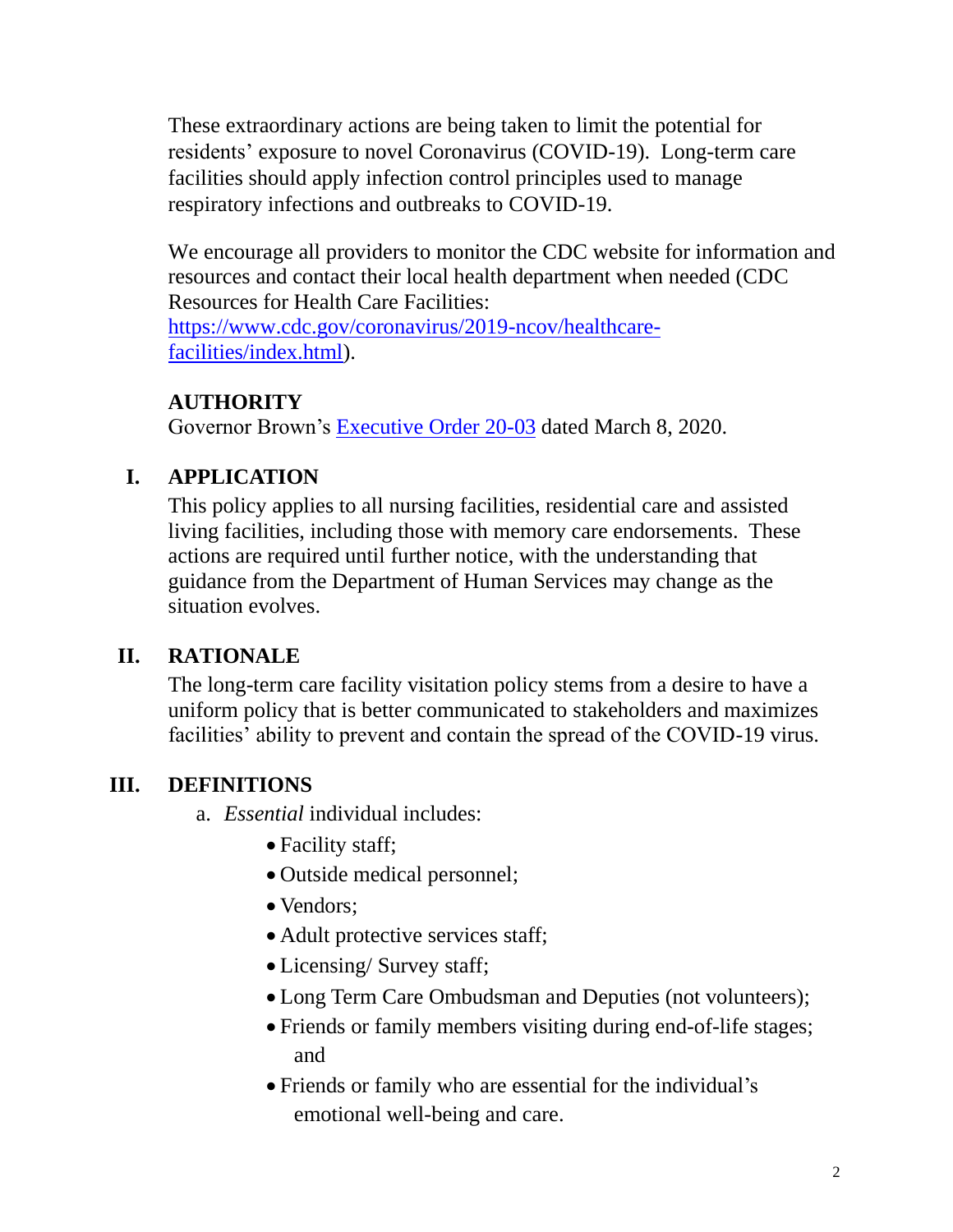- b. *Screening* means: the evaluation by facility staff of every individual entering the facility consistent with the screening criteria.
- c. *Screening criteria includes identifying:* 
	- Signs or symptoms of a respiratory infection, such as fever, cough, shortness of breath, or sore throat.
	- Contact, in the last 14 days, with someone with a confirmed diagnosis of COVID-19, or under investigation for COVID-19.
	- Whether there has been international travel within the last 14 days to countries with sustained community transmission. For updated information on affected countries visit:

[https://www.cdc.gov/coronavirus/2019](https://www.cdc.gov/coronavirus/2019-ncov/travelers/index.html) [ncov/travelers/index.html](https://www.cdc.gov/coronavirus/2019-ncov/travelers/index.html)

- d. *Restricting* means: not being allowed in the facility at all.
- e. *Limiting* means: Not being allowed in the facility, except for certain situations, such as end-of-life situations or when a visitor is essential for the resident's emotional well-being and care.

## **IV. POLICY**

Effective March 10, 2020, facilities must follow CMS guidelines related to screening, limiting and restricting visitors (CMS Ref. QSO-20-14-NH (March 9, 2020)) and must:

- 1. Restrict visitation of non-essential individuals.
- 2. Screen 100% of essential individuals prior to entry into the building consistent with screening criteria.
- 3. Limit visitation of essential individuals.
	- a. If an essential visitor meets any of the screening above, visitors must:
		- i. Limit their movement within the facility to the resident's room
		- ii. Limit surfaces touched
		- iii. Use appropriate personal protective equipment (PPE) gown, gloves and mask
		- iv. Limit physical contact with resident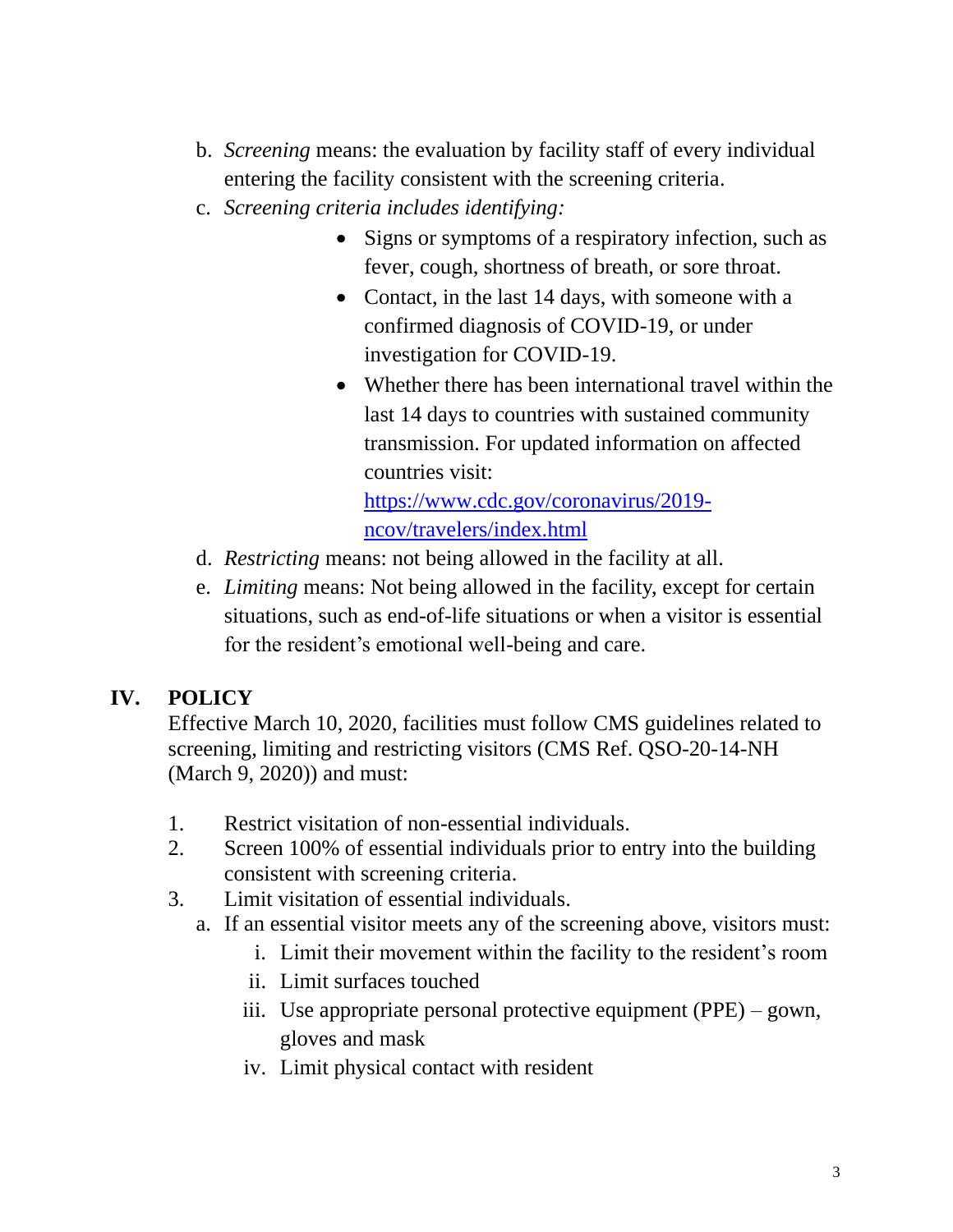All screenings must be documented via a form and logged. Screening documentation must be maintained and made available for inspection by regulatory agencies.

There can only be two essential visitors per resident at a given time. Essential individuals who meet any of the screening criteria must follow the limitations listed above.

Facilities shall post signage clearly summarizing the essential individual visitor policy.

If a facility has a suspected, presumptive, or confirmed COVID-19 patient, the facility must:

- Consult with local public health.
- Notify its licensing authority (Safety, Oversight and Quality)
- **EXECUTE:** Further restrict visitation.
- Maintain a log of visitors and staff interacting with a patient who is isolated for presumptive or confirmed COVID-19.
- Be able to identify the staff who interacted with the resident and resident's environment.
- Restrict all internal group activities to prevent infection exposure to other residents.

Effective immediately, facilities shall discontinue community outings. Facilities shall provide guidance and education to residents who independently engage in community outings, but MAY NOT prevent residents from embarking on those outings.

Facilities must continue to accommodate medical visits, regardless of whether such visits are routine, preventive or critical.

Visitation and socialization promotes emotional wellness for residents. As such, facilities must provide guidance and technological solutions for "virtual visits" using tools such as FaceTime and Skype to both residents and potential visitors who are being denied entry.